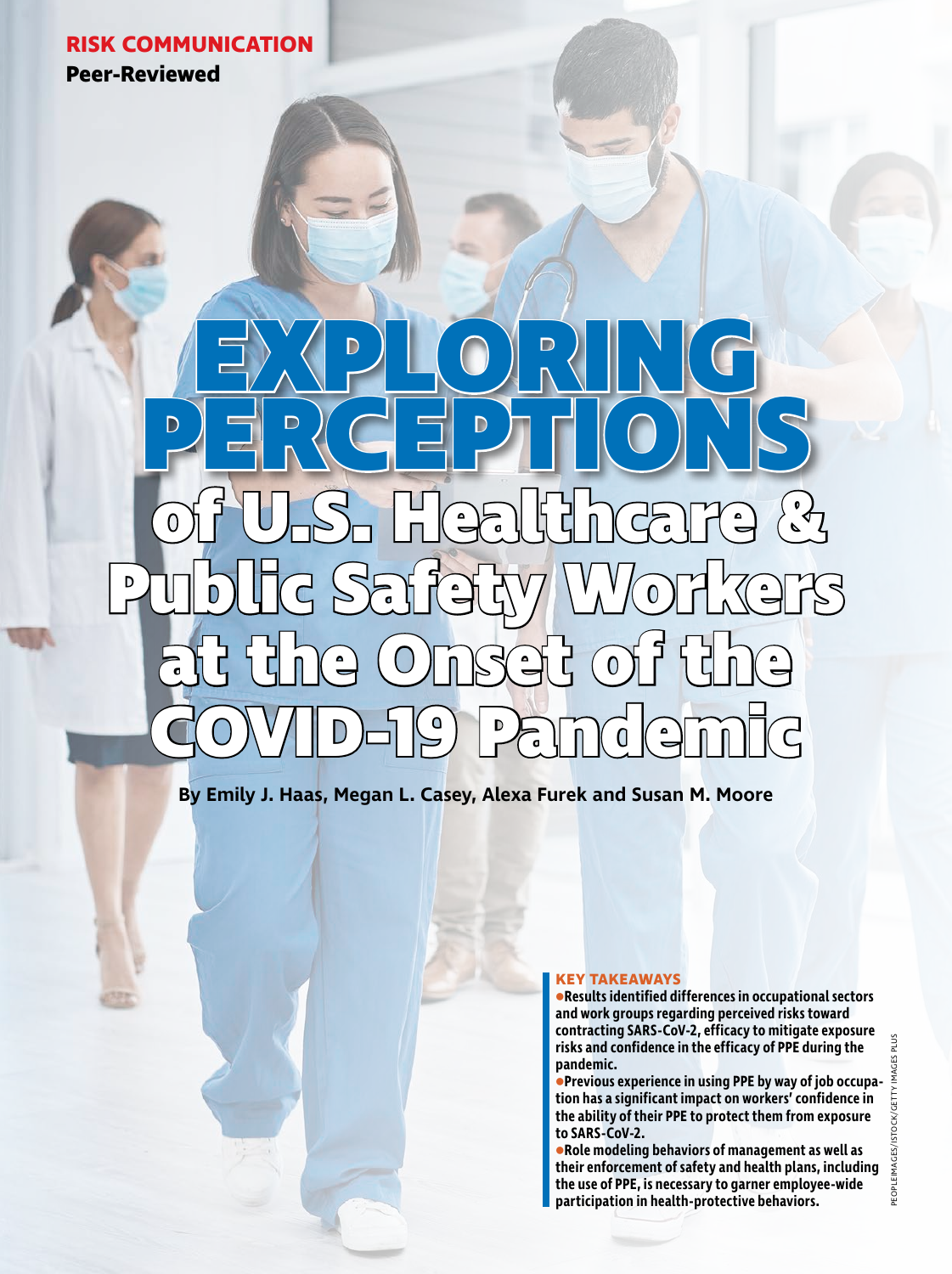THERE IS<br>
diseases<br>
and healt<br>
derstand<br>
ers' perce<br>
significan<br>
Between<br>
complete **THERE IS A GAP** in research associated with emerging infectious diseases and the role that individual perceptions have on attitudes and health-protective behaviors. NIOSH researchers sought to understand healthcare and emergency medical services (EMS) workers' perceived risks toward SARS-CoV-2 and what factors may significantly influence subsequent health-protective behaviors. Between March and May 2020, 122 healthcare and EMS workers completed an assessment on a mobile safety application provided by their workplace. The results inform organizational practices regarding COVID-19 information sharing. First, it is important that all employees have access to information about respiratory protection as well as organizational resources such as their updated respiratory protection plans that may influence health-protective behaviors at work. Second, messaging for employees with individualistic attitudes may significantly differ and more research should be done to determine whether science-based consensus messages are the most effective risk communication strategy.

# **Introduction**

SARS-CoV-2 and the disease it causes, COVID-19, may put some frontline workers who are employed in healthcare and first responder settings at risk of infection (CDC, 2020a; The Lancet, 2020; Maguire et al., 2020). Although an unknown proportion of these cases may be community-acquired, as of Jan. 13, 2022, the CDC (2020b) had confirmed 852,460 COVID-19 cases among healthcare personnel and 3,385 deaths. Also, prehospital care such as ambulatory calls that require response from firefighters and EMS has increased in population-dense locations. In areas within New York, NY, for example, the number of incident calls received have almost doubled, with dispatchers taking more than 7,000 calls per day (Pilgrim et al., 2020; Watkins, 2020). Further, in more rural or suburban areas such as Springfield, MO, emergency calls increased up to 10% in 2021 (Van Schoik, 2022), continuing to put these workers at risk of exposure to SARS-CoV-2. Along with the inconsistencies in the availability of PPE for healthcare and EMS personnel early in the COVID-19 pandemic, these workers have experienced significant uncertainty and stress (Kamerow, 2020; WHO, 2020).

To date, research involving a small sample of the public found that behaviors associated with mitigating COVID-19 were significantly higher for those who felt they were at a greater risk of contracting the virus (de Bruin & Bennett, 2020). Another study revealed that U.S. adults severely underestimate their perceived risk of first, contracting COVID-19 and second, dying from the virus (Niepel et al., 2020). Niepel et al. also found that those who had a lower perceived risk of contracting SARS-CoV-2 implemented fewer behaviors to reduce transmission such as avoiding shaking hands or crowded spaces. The implications of such results would take on a different context in healthcare and first responder settings, where interaction and contact with individuals who are already sick are more likely.

Risk perceptions have been shown to directly shape healthprotective behaviors during pandemics (Bish & Michie, 2010), although there is a gap in such research associated with emerging infectious diseases (de Zwart et al., 2009). Specifically, studies have not focused on perceptions of an emergent infectious disease as it unfolded over a period of months, making it difficult to determine elements of a persuasive prevention program (Pakpour & Griffiths, 2020). To that end, in this study, researchers used a short survey to assess respondents' perceived risk toward COVID-19, perceived effectiveness of PPE and health-protective behaviors at the onset of the COVID-19 pandemic. Health-protective behaviors are defined

as "any behavior performed by a person, regardless of his or her perceived health status, in order to protect, promote or maintain his or her health, whether or not such behavior is objectively effective" (Harris & Guten, 1979, p. 18). The results inform effective communication and management practices across industries that could be incorporated into organizational interventions to support how workers perceive and communicate about emergent risks on the job.

# **Methods**

At the onset of the pandemic, NIOSH was able to leverage an existing memorandum of understanding with an administrator of a mobile safety and health application that was active from October 2019 to August 2020. Under the scope of the memorandum of understanding, NIOSH researchers were responsible for creating and uploading valid and reliable safety and health content into its own free-to-access portal that companies could then acquire and adapt for their workforce. Employers that subscribed to this application managed daily safety and health content, such as assessments and training materials, to facilitate quick and effective workplace communication. NIOSH used its free-to-access portal to create and upload a survey assessment to understand perceived risks toward SARS-CoV-2, barriers to protecting themselves and, if needed, cues to action to initiate health-protective behaviors. NIOSH researchers used the health belief model (HBM) to guide the development of the closed-ended questions. The HBM helps to explain why people may not participate in targeted health behaviors and why they may not adhere to specific healthcare recommendations or readily available treatments (Champion & Skinner, 2008; Janz & Becker, 1984; Rosenstock, 1974).

Items that were closed-ended used a six-point Likert scale: 1 (strongly disagree) represented sentiments toward lower risk, severity, confidence and importance in the topics being solicited, whereas 6 (strongly agree) indicated feelings of higher risk, severity, confidence and importance. Several questions were also open-ended, asking participants to discuss personal healthprotective behaviors at work and outside of work to mitigate their chances of contracting SARS-CoV-2 as well as changes made by their organization to protect employees. See Table 1 (p. 18) for the HBM tenets, brief definitions and excerpts of questions that were included in the assessment.

# Data Collection

These questions were posted on NIOSH's free-to-access portal on March 13, 2020, where subscribing customers were able to copy and make these questions available to their employees. One example of such a company was the National Accreditation Alliance of Medical Transport Application (NAAMTA), an organization that provides best practices for medical transport services. NAAMTA developed its own platform for subscribing customers in emergency response and transport, long-term care and hospital networks. Five of their subscribing companies took advantage of these questions, where individual employees had the option to open their phone application and respond during their daily work tasks at any point until May 1, 2020. NIOSH received blinded data from subscribed organizations that had already established a data use agreement to share deidentified data for research purposes.

# **Sample**

In this time frame, 122 respondents (employees) in healthcare and public safety voluntarily completed the assessment as administered by their employer. Most of the respondents completed the mobile assessment in March when it was first posted ( $n = 86$ ;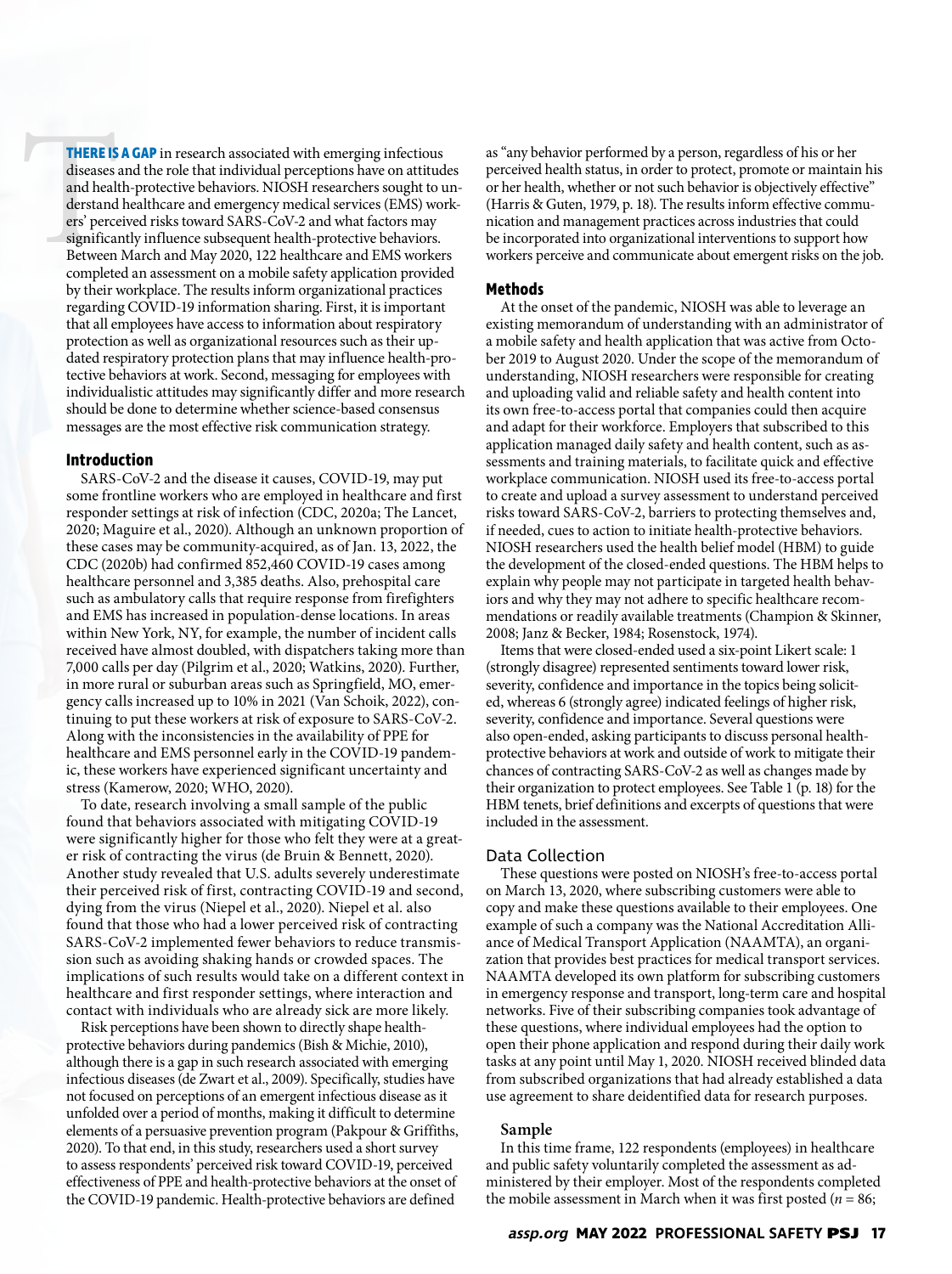# **TABLE 1 ASSESSMENT QUESTIONS EXCERPT**

**Excerpt of assessment questions correlated to an HBM tenet.** 

| 71.1%). The remainder ( $n = 35$ , 28.9%) completed the assessment<br>when it was reposted at the end of April. Tables 2 and 3 show the |
|-----------------------------------------------------------------------------------------------------------------------------------------|
| COVID-19 testing that respondents experienced and the testing                                                                           |
| of their coworkers during the two primary time periods in partic-                                                                       |
| ipation. Regarding age, 30.3% respondents were 18 to 30 years old,                                                                      |
| 21.8% were 31 to 40, 29.4% were 41 to 50, 12.6% were 51 to 60, and                                                                      |
| 5.9% were over 60. On average, respondents noted working within                                                                         |
| 6 ft of others for 69.9% of their job, with the median being 58.0%                                                                      |
| and the mode being 50.0% of the time. Of the 122 individuals,                                                                           |
| eight did not provide an open-ended description of their job. For                                                                       |
| the remaining 114, five primary work groups emerged:                                                                                    |
|                                                                                                                                         |

1. 24.6% (*n* = 28) held positions in a customer service department, which included interaction during scheduling, insurance and billing

2. 24.6% ( $n = 28$ ) held positions in healthcare or public safety management, indicating they were office, area or regional managers/chiefs

3. 12.3% (*n* = 14) indicated they were nurses, certified nurse assistants or physicians employed at a hospital

4. 29.8% (*n* = 34) were part of an EMS team and indicated transporting patients in a variety of apparatus

5. 8.8% ( $n = 10$ ) indicated being in a different healthcare service role such as home healthcare and environmental health

# **Results & Discussion**

Data were cleaned and assessed for normal distribution using the Shapiro-Wilk test of normality. For the independent variables of interest, the Shapiro-Wilk was *p* > 0.05, indicating normal distribution of the data (Pallant, 2020). Additionally, the Levene's test for homogeneity among the five work groups was not significant ( $p > 0.05$ ), indicating that the variances among the five work groups were approximately equal.

# Perceived Risk Toward SARS-CoV-2

Regarding perceived risks toward SARS-CoV-2, a one-way ANOVA showed no significant difference among the five work groups at the *p* < 0.05 level: *F* (4, 106) = 0.392, *p* = 0.814. All work groups felt somewhat susceptible to COVID-19: healthcare administration (*n* = 27, *M* = 3.72, *SD* = 1.18); management (*n* = 28,  $M = 4.05$ ,  $SD = 0.96$ ); frontline healthcare positions ( $n = 14$ ; M  $= 3.89, SD = 0.88$ ; *EMS* personnel (*n* = 33, *M* = 3.94; *SD* = 1.04); and other healthcare service roles ( $n = 9$ ,  $M = 3.78$ ; *SD* = 1.12). Although work groups may have varying reasons that influenced their perceptions, risk susceptibility across the sample was neutral. Therefore, tailored COVID-19 materials for workers in various healthcare and public safety settings may not significantly influence perceptions and subsequent health-protective behaviors.

Although the results did not show differences among work groups, they did reveal age as a significant factor in the perceived susceptibility of COVID-19. Specifically, a one-way between-groups ANOVA showed that perceived susceptibility to contracting SARS-CoV-2 increased with age, at the *p* < 0.05 level: *F* (4, 114) = 2.35,  $p = 0.058$ . Generally, as age increased so did perceived susceptibility to contracting SARS-CoV-2: 18 to 30 years old (*n* = 36, *M* = 3.64, *SD* = 1.42); 31 to 40 years old (*n* = 26, *M* = 3.96, *SD* = 1.00); 41 to 50 years old (*n* = 35; *M* = 4.43, *SD* = 1.10); 51 to 60 years old (*n* = 15, *M* = 4.33; *SD* = 1.18); and 60 or more years old ( $n = 7$ ,  $M = 4.57$ ; *SD* = 1.72). However, post-hoc comparisons did not indicate statistically significant differences among the groups.

Additionally, a one-way between-groups ANOVA explored the impact of age on feelings or self-efficacy of being able to

| <b>HBM</b> tenet                             | <b>Definition</b>                                                                                                                                                                                       | <b>Example assessment items</b>                                                                                                                                                                                                                                                            |
|----------------------------------------------|---------------------------------------------------------------------------------------------------------------------------------------------------------------------------------------------------------|--------------------------------------------------------------------------------------------------------------------------------------------------------------------------------------------------------------------------------------------------------------------------------------------|
| Perceived<br>susceptibility<br>and severity  | The perceived belief or<br>probability about getting a<br>disease or condition<br>(susceptibility) and,<br>consequently, the belief<br>about the seriousness of<br>that condition<br>(Rosenstock, 1974) | I am not worried about<br>COVID-19.<br>-If I get COVID-19, I will make<br>a full recovery.                                                                                                                                                                                                 |
| Perceived<br>benefits and<br><b>harriers</b> | Beliefs regarding the<br>effectiveness of strategies<br>designed to decrease<br>vulnerability or reduce the<br>threat of illness (Brown et<br>al., 1991, p. 51)                                         | •I am confident that PPE (e.g.,<br>masks, gowns, gloves)<br>provided to me at work can<br>protect me from COVID-19.<br>I can easily access the PPE<br>that I need to care for COVID-<br>19 patients.<br>•My organization has been<br>taking extra precautions to<br>protect the workforce. |
| Self-efficacy                                | Belief or confidence in<br>executing the desired<br>health practices (Bandura,<br>1983)                                                                                                                 | •COVID-19 is impacting my<br>daily decision-making in my<br>personal life.<br>•COVID-19 is impacting my<br>daily decision-making at<br>work.                                                                                                                                               |
| Cues to action                               | Any internal or external<br>factor that triggers action<br>or behavior modification<br>such as communication<br>cues (e.g., health messages<br>or interpersonal<br>conversations; Mattson,<br>1999)     | .What can your organization<br>do that would make you feel<br>better?<br>•My coworkers are worried<br>about COVID-19.                                                                                                                                                                      |
| Personal<br>characteristics                  | Factors such as age,<br>gender, ethnicity or<br>location that may<br>influence individual<br>perceptions (Rosenstock,<br>1974)                                                                          | •What is your age?<br>•How many people live in<br>your household?<br>.Which of the following best<br>describes your work setting?                                                                                                                                                          |

# **TABLE 2 PERSONAL COVID-19 EXPERIENCES**

**Personal COVID-19 experiences reported among the sample.** 

|              | <b>Respondent tested for COVID-19</b> |               |       |       |
|--------------|---------------------------------------|---------------|-------|-------|
| Month        | Yes, negative                         | Yes, positive | No    | Total |
| March        | $0.0\%$                               | $0.0\%$       | 71.7% | 71.7% |
| May          | 2.5%                                  | 0.8%          | 25.0% | 28.3% |
| <b>Total</b> | 2.5%                                  | 0.8%          | 96.7% | 100%  |

protect oneself from getting the virus that causes COVID-19. This was also statistically significant at the *p* < 0.05 level:  $F(4, 76) = 2.691, p = 0.038$ . Table 4 shows the post hoc results, indicating that those who were 31 to 40 felt they could protect themselves from getting COVID-19 more than those who were 18 to 30 or 41 to 50.

# Confidence in PPE Efficacy

A one-way between-groups ANOVA explored the relationship between work group and confidence in PPE protection against COVID-19. There was a statistically significant difference at the  $p < 0.05$  level:  $F(4, 69) = 2.66$ ,  $p = 0.04$ . Post-hoc comparisons using Tukey's HSD test indicated that the mean score for field healthcare workers  $(M = 4.77, SD = 0.927)$  and the mean score for management ( $M = 3.54$ ,  $SD = 0.660$ ) were statistically significantly different from each other. That is, frontline healthcare workers such as nurses and physicians were significantly more confident that their PPE would protect them from the virus that causes COVID-19 than those respondents who were in manage-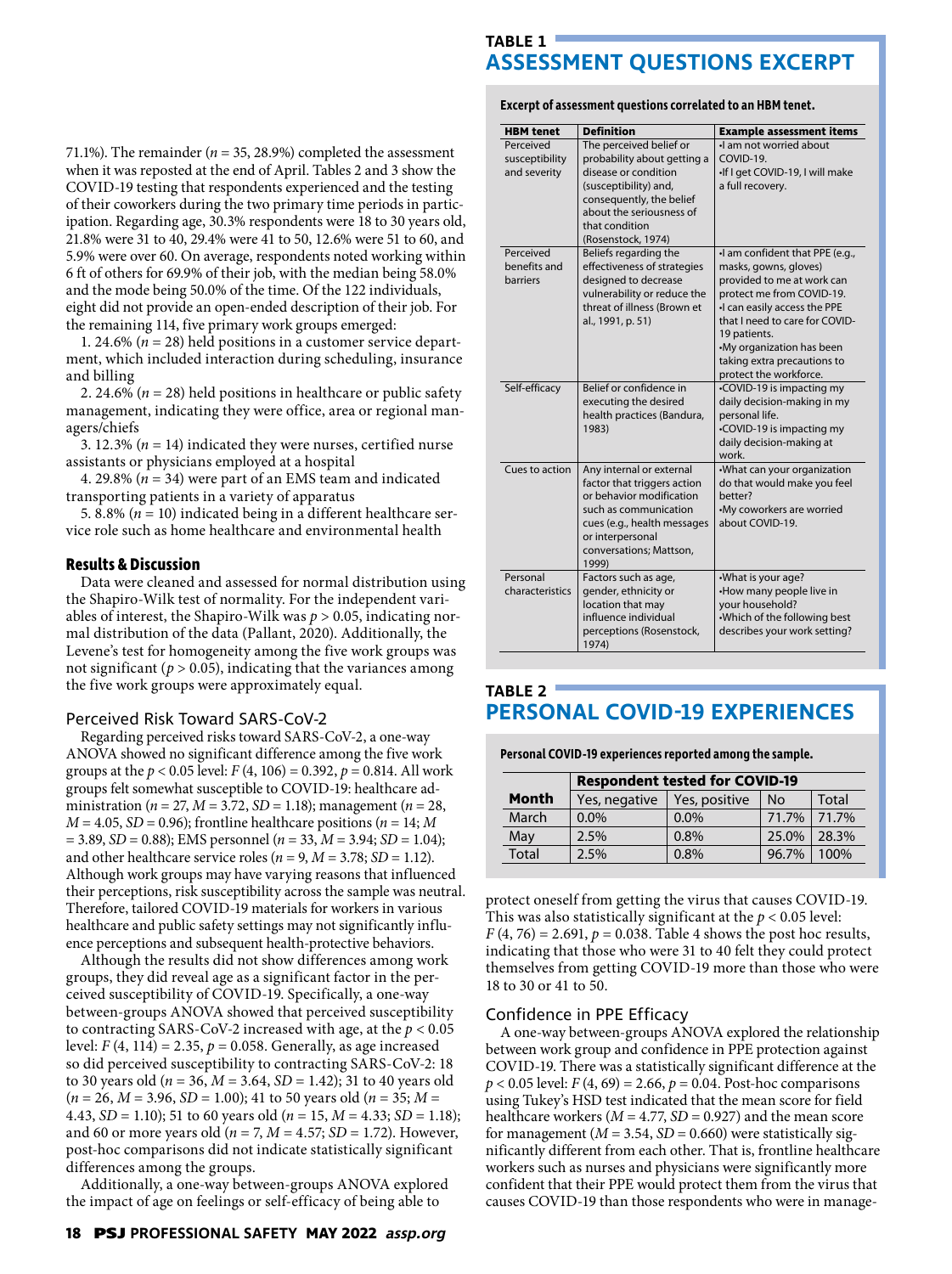# **TABLE 3 COWORKER COVID-19 EXPERIENCES**

**Coworker COVID-19 experiences reported among the sample.** 

|              | <b>Coworker tested for COVID-19</b> |               |       |       |
|--------------|-------------------------------------|---------------|-------|-------|
| Month        | Yes, negative                       | Yes, positive | No    | Total |
| March        | 1.9%                                | 3.9%          | 63.4% | 69.3% |
| May          | 13.9%                               | 5.0%          | 11.9% | 30.7% |
| <b>Total</b> | 15.8%                               | 8.9%          | 75.3% | 100%  |

# **TABLE 4 COVID-19 PERCEIVED RISK SUSCEPTIBILITY BY AGE GROUP**

| Age                |                  | <b>Can protect myself</b><br>from getting COVID-19 <sup>a</sup> |           |  |
|--------------------|------------------|-----------------------------------------------------------------|-----------|--|
| group              | $\boldsymbol{n}$ | Mean                                                            | <b>SD</b> |  |
| 18 to 30           | 36               | 3.94 <sup>b</sup>                                               | 0.998     |  |
| 31 to 40           | 26               | $5.13^{b}$                                                      | 1.09      |  |
| 41 to 50           | 35               | 4.07 <sup>b</sup>                                               | 1.36      |  |
| 51 to 60           | 15               | 4.10                                                            | 1.10      |  |
| Over <sub>60</sub> | 7                | 4.17                                                            | 1.17      |  |

# **a Higher averages indicated greater perceptions of being able to protect oneself**

**bStatistically significant post hoc comparisons using Tukey's HSD test**

ment. Previous research has demonstrated the effectiveness of PPE in protecting workers while caring for COVID-19-positive patients whether in a hospital setting or during patient transport (e.g., Bartoszko et al., 2020; Cook, 2020).

This finding is thought-provoking in that those who routinely wore PPE as a part of their job prior to the COVID-19 pandemic (e.g., physicians, nurses) had significantly higher levels of confidence in PPE protecting them from COVID-19 than those in management who may have had less experience routinely using PPE to protect themselves at work. Based on these results, the authors can speculate that individuals in frontline healthcare roles likely received and retained valuable PPE training and have experienced the protective efficacy of PPE in other routine or emergency situations.

To the authors' knowledge, this is the first study that assessed differences in perceived effectiveness of PPE between organizational levels in healthcare and sheds light on perceptual differences that may have existed across the country at the onset of the pandemic. Specifically, the results show that those employees who lacked experience in routinely using PPE had less trust in its protection, which we can extrapolate to others who lacked the same PPE experiences prior to the pandemic. For example, those occupations besides healthcare and emergency response who were routinely wearing PPE as a part of their job roles (e.g., construction, mining) may have been more amenable to wearing respiratory protection on the job versus other occupations, such as customer service roles in retail, hospitality and tourism.

This finding is important because potential negative outcomes of low confidence in company policies, such as those around PPE, include low morale, productivity and absenteeism. For these reasons, it is important for every level of management to understand PPE form, function and use. Additionally, it may be useful to involve the entire workforce in aspects of the company safety culture and respiratory protection resources so that

all employees understand and perceive a strong commitment to safety (Dejoy et al., 1995; Gershon, Karkashian et al., 2000; Gershon, Vlahov et al., 1995).

# Cues to Action to Prompt Health-Protective Behaviors

Finally, respondents could answer open-ended items about the processes or practices executed by employers during the pandemic. Respondents were asked to state what should continue as a routine part of safety and health management after the pandemic. These responses were content analyzed and grouped into themes or codes to help identify patterns in the data around 1. individual's health-protective behaviors during the pandemic; and 2. actions taken by their employer (Boyatzis, 1998; Patton, 2002). Cues to action in combination with perceived benefits and barriers are among the strongest predictors of initiating health-protective behaviors (Carpenter, 2010). Consequently, it is worth highlighting the open-ended data that mentioned supportive organizational practices employed during the pandemic.

The open-ended data revealed respondents' support toward changes in communication and risk management protocols as viable cues to action. Respondents indicated that organizational communication was a relevant cue to action and that effective communication strategies have been underutilized in routine scenarios. Specifically, a trend in the qualitative data illustrated that communication and information being shared was welcome and should occur not only in a crisis capacity but also in a routine capacity so that informed decisions could be made daily. Additionally, there was a trend in qualitative feedback among respondents across all organizational levels—from those who check in patients to those who operate an emergency response apparatus—that communication, for the first time, was holistic and equally distributed to every level of their organization.

In response to the increase in communication quality and quantity, respondents noted being more situationally aware of how suggested disinfection and decontamination practices and processes were relevant to their own health-protective behaviors at work. For any type of persuasive communication strategy to be effective, all key individuals within an organization must comply, which makes understanding the attitudes of individual workers critical to prevention efforts (Fisher, 1991). Additionally, research has shown that transparent communication at work during the COVID-19 pandemic can support employees' safety and health behaviors (Kim et al., 2020). The current results align with these findings, indicating that transparent communication provides confidence in the protective actions taken by organizations to protect employees. Considering these results, it may be useful for organizations to conduct an internal analysis of communication strategies initiated during the COVID-19 pandemic and determine which of these can remain a principal part of their safety and health management plan and, consequently, a strong cue to action for their workers in the future.

# Summary

These results were able to apply constructs from a well-validated behavioral theory, the HBM, to reveal response strategies that may resonate with individual workers, regardless of occupation, during an emergency. Specifically, results offer useful information and provide retrospective lessons learned for the future regarding organizational communication during times of increased ambiguity. Factors including age, confidence in PPE and individual health-protective behaviors accounted for significant relationships identified in the data. Other research has found that individual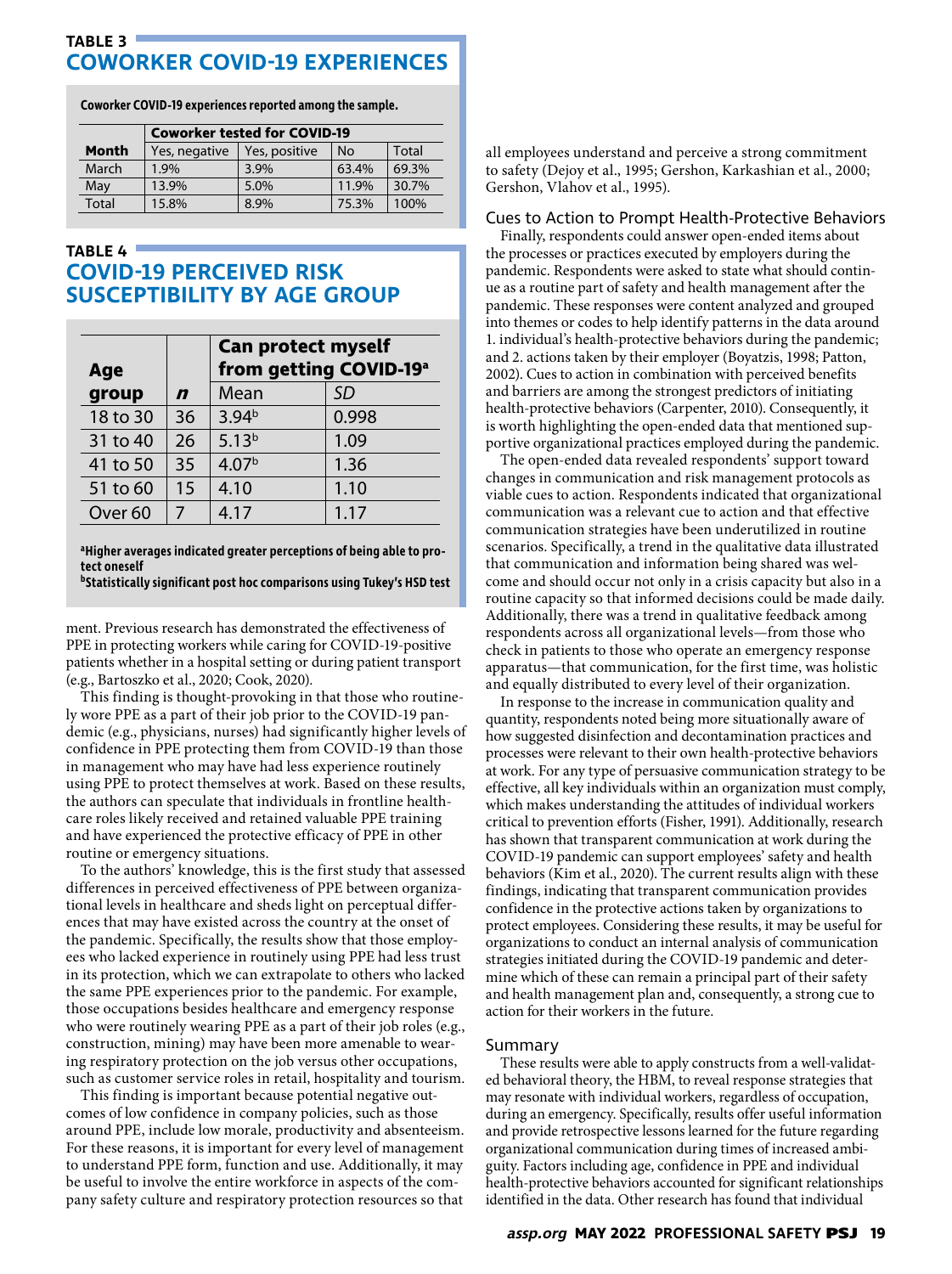characteristics were more predictive of attitudes and behaviors related to the COVID-19 pandemic and, to a lesser extent, social amplification about the virus (Dryhurst et al., 2020). Importantly, the results from the current sample of respondents show the need to engage management in messaging around PPE and that administrative control knowledge, attitudes and skills are critical to help increase the effectiveness of emergency response plans. Future research should also seek to better understand workers' perceptions toward PPE since this belief has predicted eventual respiratory protective behaviors (e.g., Robertson et al., 2018).

Results also show the role of consistent communication practices as a reliable cue to action for employees. Consequently, organizations can consider improving workplace interventions that focus on fostering communication and promoting organizational safety culture. Previous empirical research has identified the promotion of sociability and interpersonal relationships to increase employee resilience when employee-held attitudes are heterogenous (Welbourne et al., 2015). Thus, it may behoove management to communicate with workers about their perceptions and individual behaviors immediately during such emergencies. If deemed necessary, management can address or mitigate knowledge and attitudes as needed to prevent at-risk scenarios through additional communication, training, performance feedback, and social approval or disapproval from coworkers or management (Moore et al., 2005).

However, communication cannot serve as the only impetus for individual health-protective behaviors and compliance at work. To illustrate, respondents indicated in qualitative feedback that there were inconsistencies in promoting or enforcing COVID-19 response plans. Even if working close to someone is an expected, unavoidable part of one's job, there was a theme identified in the responses that a difference in perceptions among coworkers caused tension at work and, without consistent monitoring from management, there was a lack of buy-in to the newly disseminated procedures. Thus, consistent implementation and role modeling on behalf of management remain critical for employee buy-in to new procedures and directives. This finding underscores the importance of organizational management during the COVID-19 pandemic, specifically, their confidence in PPE and other protective strategies in preventing infection.

### **Limitations**

This study utilized a sample of employees in various healthcare and public safety occupations to collect perceptions in real time at the onset of the COVID-19 pandemic. Although these data may assist in improving future emergency response efforts, they are not without limitations. First, the sample size is small and in no way can be generalized to other healthcare and public safety employees nor other occupations. The small sample size also hindered more sophisticated analyses to further study specific interaction effects that may have revealed additional insights. Also, the data are self-reported and subject to social desirability bias particularly because those who completed the survey were likely engaged in the pandemic response to some degree. Participants also tended to be younger, and this could be due to familiarity and comfort in using mobile phone apps, limiting responses from older employees. Future work with additional samples is needed to further validate the findings reported.

# **Conclusion**

This article shows the value of organizations being able to assess and understand the individual perceptions of their employees during an emergency response. First, open-ended data show that it would benefit organizations to engage in frequent and consistent communication in the workplace. Results also show that employers should be aware of the needs of employees whose values may place coworkers at a greater risk. Specifically, messaging for employees with individualistic attitudes may significantly differ and more research should be done to determine whether science-based consensus messages are the most effective at persuading health-protective behaviors on the job. Relatedly, organizations, regardless of occupation, might consider temporary programs that provide additional support networks for employees to emphasize interconnection with others during times of ambiguity. To advance the results of this small-scale analysis, future research should consider the intersection of these lessons learned, devise strategies, and explore potential mitigation strategies via interventions that employers can use to influence and maintain desired health-protective behaviors. **PSJ**

### **References**

Bandura, A. (1983). Self-efficacy determinants of anticipated fears and calamities. *Journal of Personality and Social Psychology, 45*(2), 464- 469. https://doi.org/10.1037/0022-3514.45.2.464

Bartoszko, J.J., Farooqi, M.A.M., Alhazzani, W. & Loeb, M. (2020). Medical masks vs. N95 respirators for preventing COVID-19 in healthcare workers: A systematic review and meta-analysis of randomized trials. *Influenza and Other Respiratory Viruses, 14*(4), 365-373. https:// doi.org/10.1111/irv.12745

Bish, A. & Michie, S. (2010). Demographic and attitudinal determinants of protective behaviors during a pandemic: A review. *British Journal of Health Psychology, 15*(4), 797-824. https://doi.org/10.1348/135910 710X485826

Boyatzis, R.E. (1998). Transforming qualitative information: Thematic analysis and code development. Sage Publications.

Brown, L.K., DiClemente, R.J. & Reynolds, L.A. (1991). HIV prevention for adolescents: Utility of the health belief model. *Journal of AIDS Education and Prevention, 3*, 50-59.

Carpenter, C.J. (2010). A meta-analysis of the effectiveness of health belief model variables in predicting behavior. *Health Communication, 25*(8), 661-669. https://doi.org/10.1080/10410236.2010.521906

CDC. (2020a). Strategies for optimizing the supply of N95 respirators. Retrieved on June 16, 2021. https://bit.ly/3Lmg2Q9

CDC. (2020b). CDC COVID data tracker: Cases and deaths among healthcare personnel. Retrieved on Jan. 13, 2022. https://bit.ly/3MDA2hD

Champion, V.L. & Skinner, C.S. (2008). The health belief model. In K. Glanz, B.K. Rimer and K. Viswanath (Eds.), *Health Behavior and Health Education: Theory, Research and Practice* (pp. 45-65). Jossey-Bass.

Cook, T.M. (2020). Personal protective equipment during the coronavirus disease (COVID) 2019 pandemic—A narrative review. *Anaesthesia, 75*(7), 920-927. https://doi.org/10.1111/anae.15071

de Bruin, W.B. & Bennett, D. (2020). Relationships between initial COVID-19 risk perceptions and protective health behaviors: A national survey. *American Journal of Preventive Medicine, 59*(2), 157-167. https:// doi.org/10.1016/j.amepre.2020.05.001

de Zwart, O., Veldhuijzen, I.K., Elam, G., Aro, A.R., Abraham, T., Bishop, G.D., Voeten, H.A.C.M., Richardus, J.H. & Brug, J. (2009). Perceived threat, risk perception and efficacy beliefs related to SARS and other (emerging) infectious diseases: Results of an international survey. *International Journal of Behavioral Medicine, 16*(1), 30-40. https://doi .org/10.1007/s12529-008-9008-2

Dejoy, D.M., Murphy, L.R. & Gershon, R.M. (1995). The influence of employee, job/task, and organizational factors on adherence to universal precautions among nurses. *International Journal of Industrial Ergonomics, 16*(1), 43-55. https://doi.org/10.1016/0169-8141(94)00075-E

Dryhurst, S., Schneider, C.R., Kerr, J., Freeman, A.L.J., Recchia, G., van der Bles, A.M., Spiegelhalter, D. & van der Linden, S. (2020). Risk perceptions of COVID-19 around the world. *Journal of Risk Research, 23*(7-8), 994-1006. https://doi.org/10.1080/13669877.2020.1758193